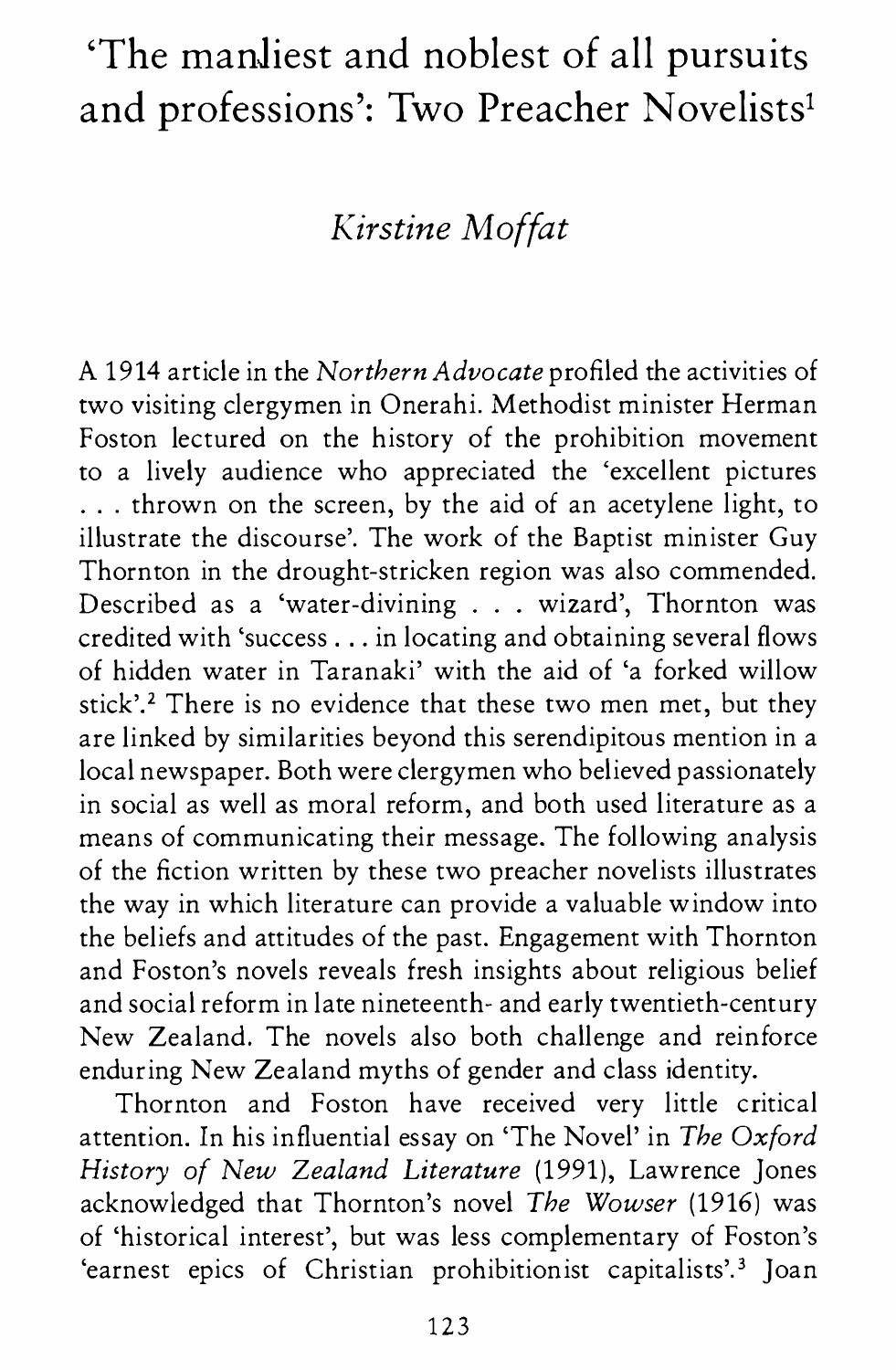Stevens was even more scathing of Foston's *At the Front* (1921) in her 1966 survey of New Zealand literature, dismissing it as 'a journalistic-propaganda story, unbelievably bad, about religion and liquor'.4 *The Wowser* was described as a tale 'of how the tough bushmen of the King Country came to respect their wowser parson', while Stevens warned that '[p]reaching from a predetermined point of view, whether religious, economic, or social, rarely is productive of literature'.<sup>5</sup> On an aesthetic and stylistic level Jones's and Stevens's criticisms have considerable validity. The two novelists are 'avowedly didactic' and their narratives are punctuated with exhortations to readers more fitted to a pulpit than a novel.6 Their plots abound in melodrama and coincidences, favourites being the deathbed repentance and the miraculous return of a long-lost lover. Both novelists are valuable, however, for the rare fictional glimpse they provide into working-class lives at a time when the pages of novels were typically peopled with middle- and upper-class settlers. Thornton, in particular, writes in a vigorous style that plunges the reader into the hardships and camaraderie of turn of the century Ohakune.

Part of the sidelining of authors such as Foston and Thornton is due to their subject matter: religion and morality. Since the 1930s these themes have been regarded as unfashionable by the literary establishment. Mark Williams notes that Frank Sargeson and Allen Curnow established an enduring pattern of representations of religion as 'pervasive, utterly negative, deeply implicated in resented female power, and identified with puritanism'.<sup>7</sup> Writing of trends in New Zealand historiography, John Stenhouse has identified a similar tendency to minimize the role of religion in the work of historians such as Keith Sinclair, who attempted to perpetuate a myth of New Zealand as a secular society.<sup>8</sup> The work of critics such as Stenhouse, Allan Davidson, Peter Lineham and others has provided a necessary counter-narrative of the complex ways in which religion is woven into the nation's history.<sup>9</sup> Geoffrey Troughton's work is of particular relevance, his *New Zealand Jesus* placing Foston and Thornton within wider contexts of belief.10 Building on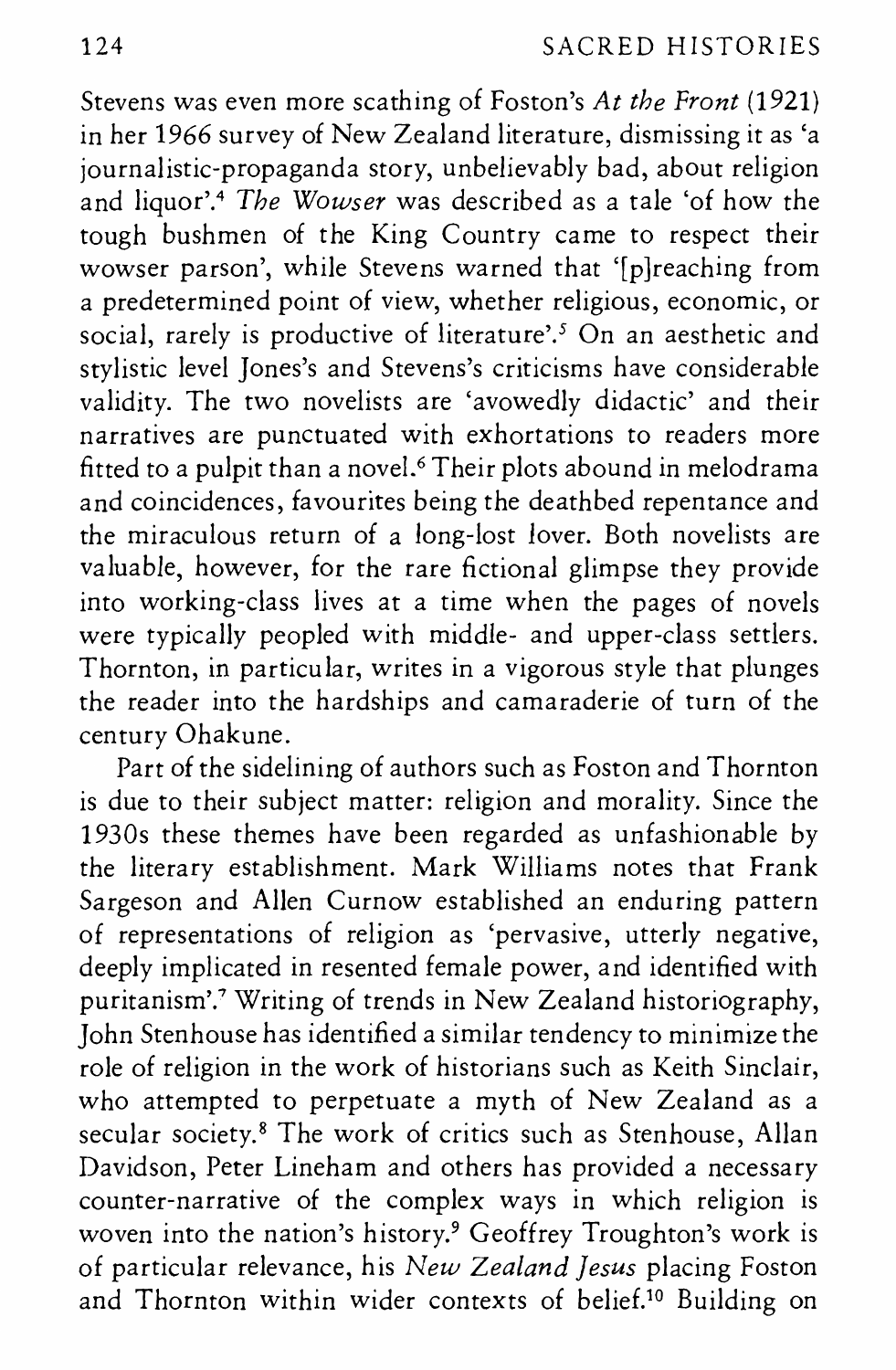this scholarship and on my previous work on New Zealand prohibition novelists, this analysis is informed by Jane Stafford and Mark Williams's declaration that there is an urgent need to reassess early New Zealand literature 'in less restrictive terms than those in which it has been examined so far, to look for its complexities rather than to repeat the negative generalisations that have usually served to characterise it'.<sup>11</sup>

## **Godly Lives**

Before dealing with the literary themes of salvation, social reform, and gender and class identity it is helpful to briefly consider the lives of these two novelists. Thornton was born in England in 1872 to parents who were lay missionaries with the Church Missionary Society in India. The family came to New Zealand when Thornton was three years old. He was educated at Te Aute College, where his father served as headmaster from 1878 to 1912. Thornton initially rejected his Anglican upbringing and declared himself an agnostic, but in 1893 experienced a religious conversion, which he describes in his spiritual autobiography *From Agnosticism to Christ* (1917). He was later baptized in the sea at Gisborne and became a Baptist and an ardent evangelical Christian. Thornton conducted missions amongst slum dwellers in Sydney and Melbourne, worked for the Queensland Kanak Mission for over a year, and then took his message 'to some of the islands of the Pacific'.<sup>12</sup> He married Elinor Wilson, a missionary teacher from the Rangitikei, in 1902. In 1909 the Thorntons began a mission at Ohakune, working amongst railway workers, sawmillers and bushmen in the backblocks. His experiences here form the backdrop to *The Wowser,* which was lauded by British and New Zealand Baptists as 'a gift to the whole Church of God'.13 At the outbreak of the First World War Thornton volunteered as an army chaplain, sailing for Egypt in October 1914 with the New Zealand Expeditionary Force. After his war experiences he served as pastor of South Dunedin Baptist Church, where he was regarded as a 'kindly gracious man, said to possess the power of healing with his hands'.14 He wrote a final book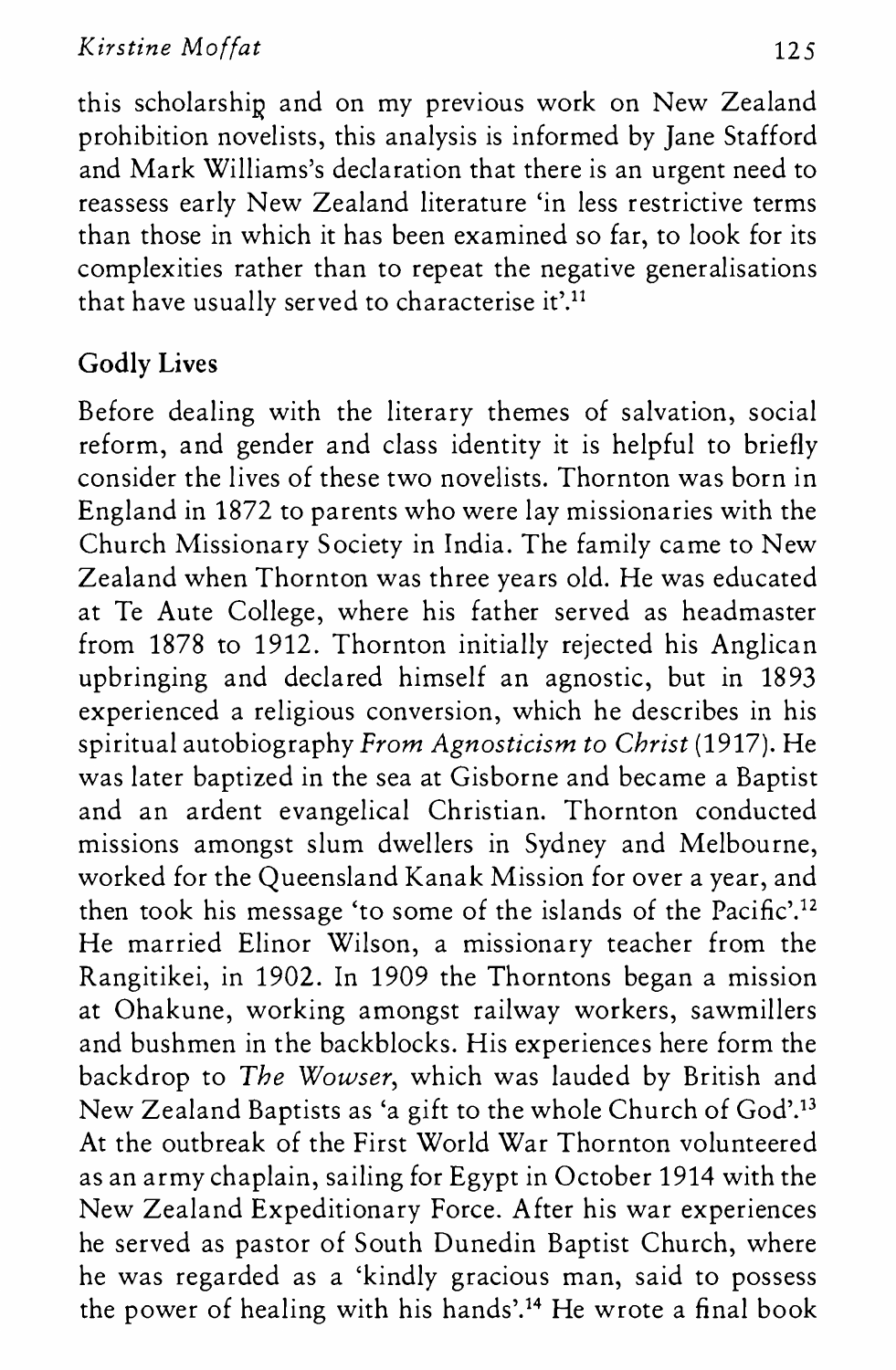about his preaching experiences, *Out to Win* (1919), and died in 1934.

Herman Foston was born in Tealby, Lincolnshire, in 1871 and immigrated to New Zealand with his parents and his brother Charles in 1882. In 1894 Foston was accepted as a local preacher in the Wesleyan Church, Sydenham, becoming the superintendent of the Sydenham Wesleyan Sunday school and a prominent member of the Sons and Daughters of Temperance League.15 After serving in Featherston from 1896 to 1899, Foston was called to Havelock in Marlborough, where he married Bertha Burt in 1901. Foston next served in Taranaki, where he continued his work as a home missionary, church builder and prohibition activist. In 1907 he accepted the role of agent and lecturer for the Province Council of the No-license Leagues of Taranaki. Such was Foston's success that in 1914 the Auckland Province No-license Council sponsored him to conduct a lecture tour on 'The Struggles and Triumphs of Temperance Reform' in Auckland and Northland.16

Like Thornton, Foston's *novels-In the Bell-Bird's Lair*  (1911) and *At the Front* (1921)-draw on his own experiences. A review of *In the Bell-Bird's Lair* in the *Evening Post* heralded the novel as 'A Story with a Purpose'. <sup>17</sup>*At the Front* received qualified praise in the *New Zealand Methodist,* the reviewer asserting that Foston had 'some distance to go before he can take the rank of a first-class novelist'.18 A desire to entertain, as well as enlighten and improve, was part of Foston's family background. With his brother Charles, Foston toured New Zealand giving illustrated talks about 'Life in the Land of Pelorus Jack' and 'The Romance of the Moa, Coal, Greenstone and Gold'.19 Foston continued his ministry in the Waikato and the Rangitikei, before retiring to Wellington in 1928, where he died in 1960.

#### 'Christ *for* me; Christ in me': Personal Salvation

The necessity of a close, personal relationship with Christ as Saviour lies at the heart of both Thornton's and Foston's faith. They shared a passionate belief in the redemptive power of Christ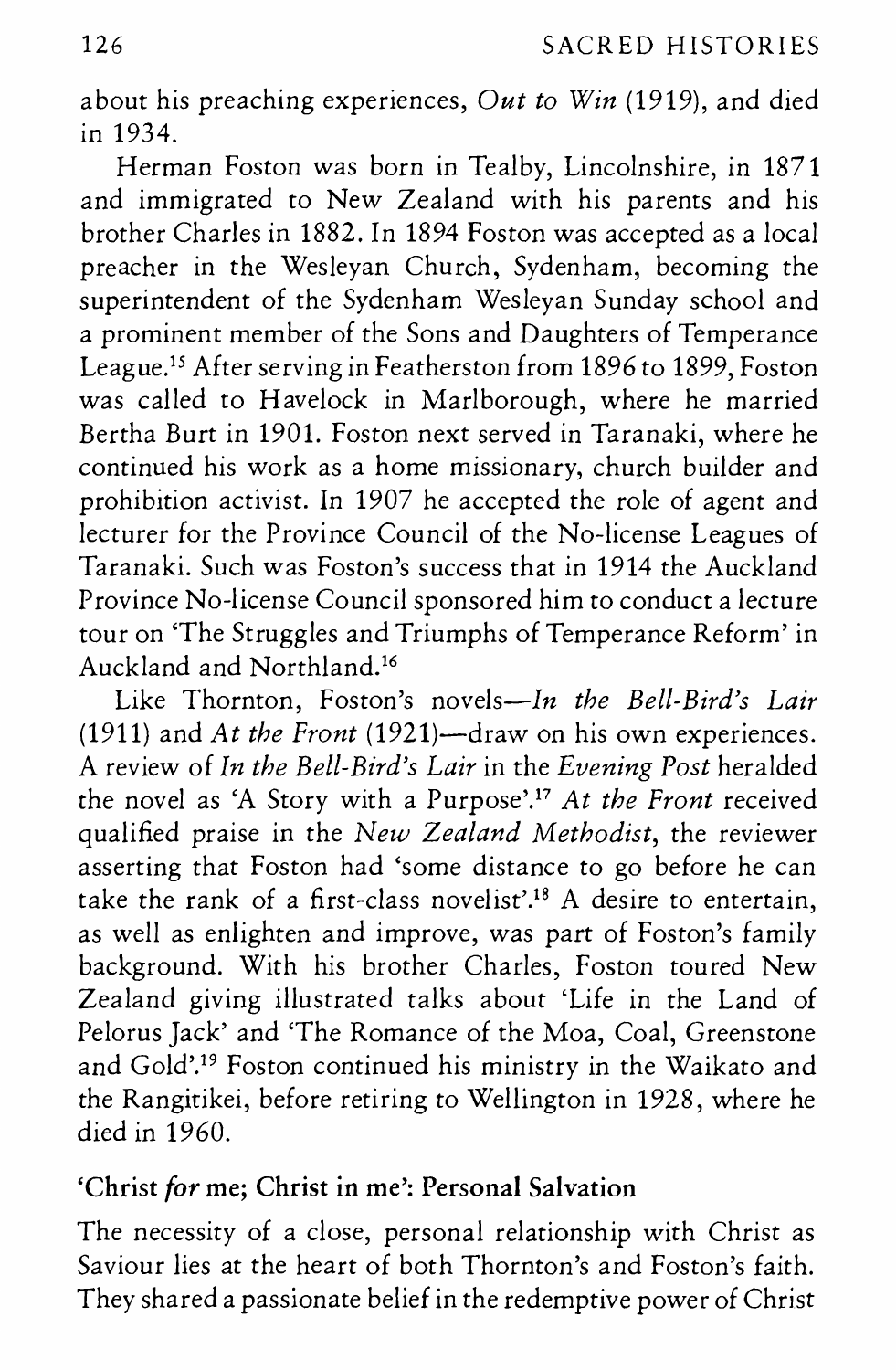and in the heroic work of missionaries, ministers and revivalists. Both men were shaped by early experiences of salvation, experiences which led to a life-long devotion to and service for a particular Protestant denomination. While Thornton lauded the Baptist tradition and Foston wrote in praise of Methodism, both authors commented favourably on the work of other Protestant faiths, particularly the Salvation Army. This sense of individual denominational identity within a broader Protestant community reflects what Ian Breward identifies as a Presbyterian, Methodist, Baptist and Congregationalist desire for 'pluriformity within a broadly defined Protestantism rather than uniformity'.<sup>20</sup>

Thornton summed up the outlook of both men when he declared in an interview: 'My creed is a very simple one, and may be summed up in six words-"Christ *for* me; Christ in me!" Christ dying on the Cross saves me from the penalty of sin. Christ living in me by his Holy Spirit saves me from the power of sin.<sup>'21</sup> Personal salvation is central to Thornton and Foston's fiction. Both emphasize a three-fold conversion process: conviction of sin, acceptance of God's grace, commitment to living a transformed life. *The Wowser* provides an excellent fictional example of evangelical conversion in action. Baptist home missionary David Sinclair's first bush service in Ohakune opens with the hymn 'Rock of Ages'. The parson talks of 'the power of the gospel of Jesus to change men's lives'.<sup>22</sup> After hearing Sinclair preach, the narrator, Mr Neville, comes to a realization that his 'whole life had been sin', and through 'the Spirit's power [is] transformed'.<sup>23</sup> Revival meetings bring about transformation on a wider scale. In Sinclair's absence his wife leads the service. She is a powerful speaker whose subject is Christ crucified. Her appeal to 'accept Christ as Saviour and Lord' touches Bill the Bullocky, who comes to the front of the hall: 'the effect was electrical . . . the whole place was charged with emotion ... others follow seeking salvation ... revival comes'.24

Davidson and Lineham have written of the importance of revivalism in late nineteenth-century New Zealand, when 'revivalist preachers who emphasised repentance from sin,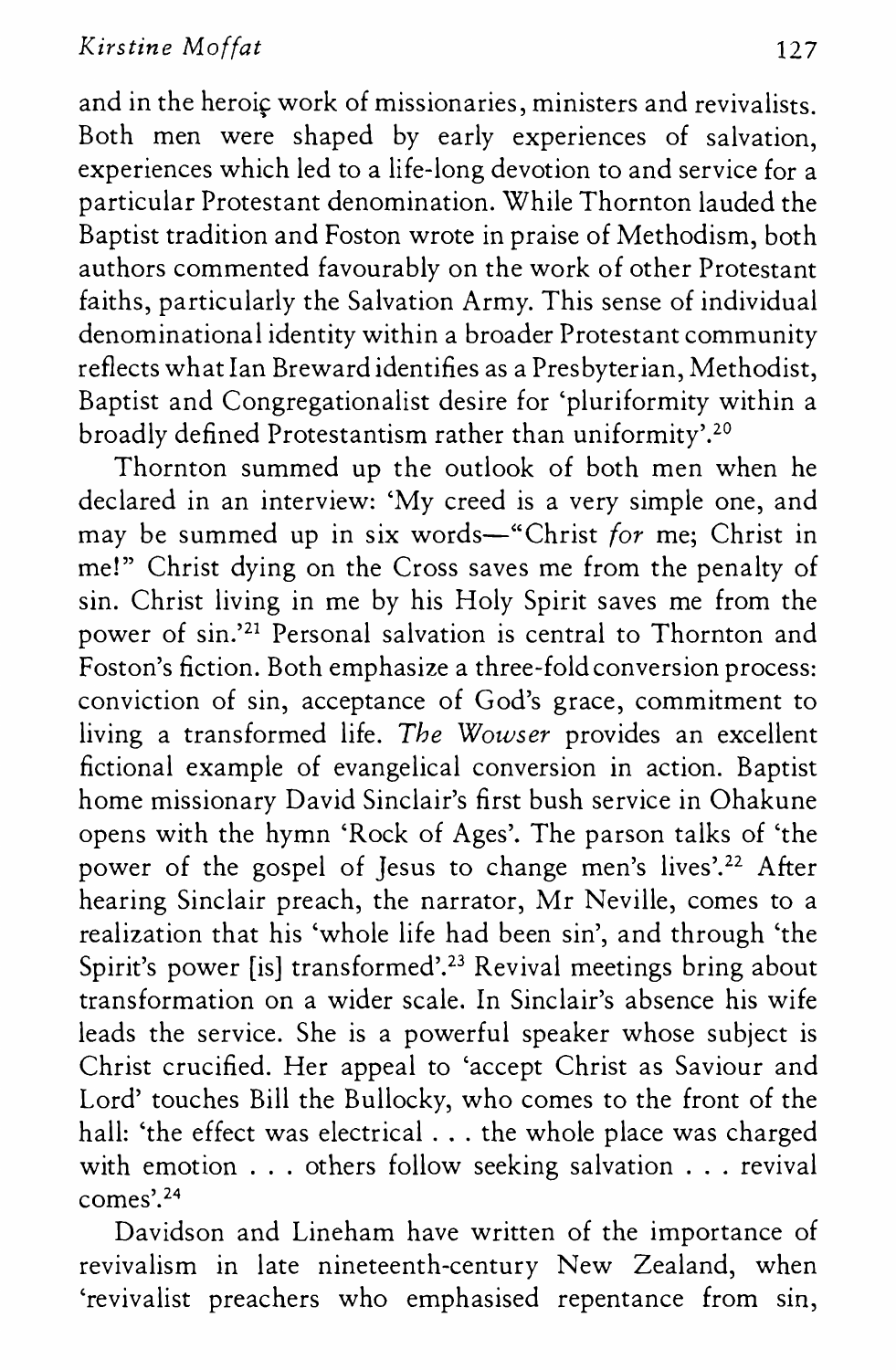conversion, commitment and spiritual experience began to attract large audiences'.25 While some revivalists were overseas preachers-such as William 'California' Taylor of the American Methodist Episcopal Church and Mrs Margaret Hampson of Liverpool-many were local evangelists, and revivals 'united many Protestants and provided a major focus of the social life of the Protestant community.<sup>26</sup> One of the significant insights Thornton's novel provides is the tenuous and, at times, shortlived nature of these mass conversion experiences. The revival in Ohakune triggers a brief outpouring of religious enthusiasm, but economic hardship, a slump in the timber trade, the closing of several mills and the 'continual shifting of the population' leads to a falling away of church attendance. 27 Thornton regards Sinclair's continued faith and perseverance in the face of failure, disappointment and testing as heroic. For Thornton the home missionaries are 'path-finders who blaze the Gospel trail'; slowly and incrementally, the Sinclairs foster individual conversions and 'civic righteousness'. 28

Foston also regards the revival meeting as a catalyst for salvation. The hero of *At the Front,* Ralph Messenger, is converted at the East London Mission of Wesleyan Peter Thompson, who urges his audience to 'put your burdens on His back. Do it now.' The rhetoric of conversion as a transformative experience is identical to Thornton's: 'The broken piece of earthenware had been made whole  $\dots$  [Ralph] had become a new creation. $\dots$ He made up his mind that he would steer a straight course.<sup>'29</sup> This pattern is replicated throughout the novel, with many of the workers on the main trunk line influenced by the powerful, sincere preaching of Methodist home missionary Hector Nelson. Foston's narratives are less realistic than Thornton's, with preachers and missionaries facing minor setbacks and conversion presented as a virtually universal experience. When human agency is lacking, Foston contrives unique ways for God to reach lost souls. The protagonist of *In the Bell-Bird's Lair*  is turned from atheism to 'the light of Truth' when he hears a bellbird in the bush which seems to warble: 'Come Unto Me.... Believe. Accept. Receive.'30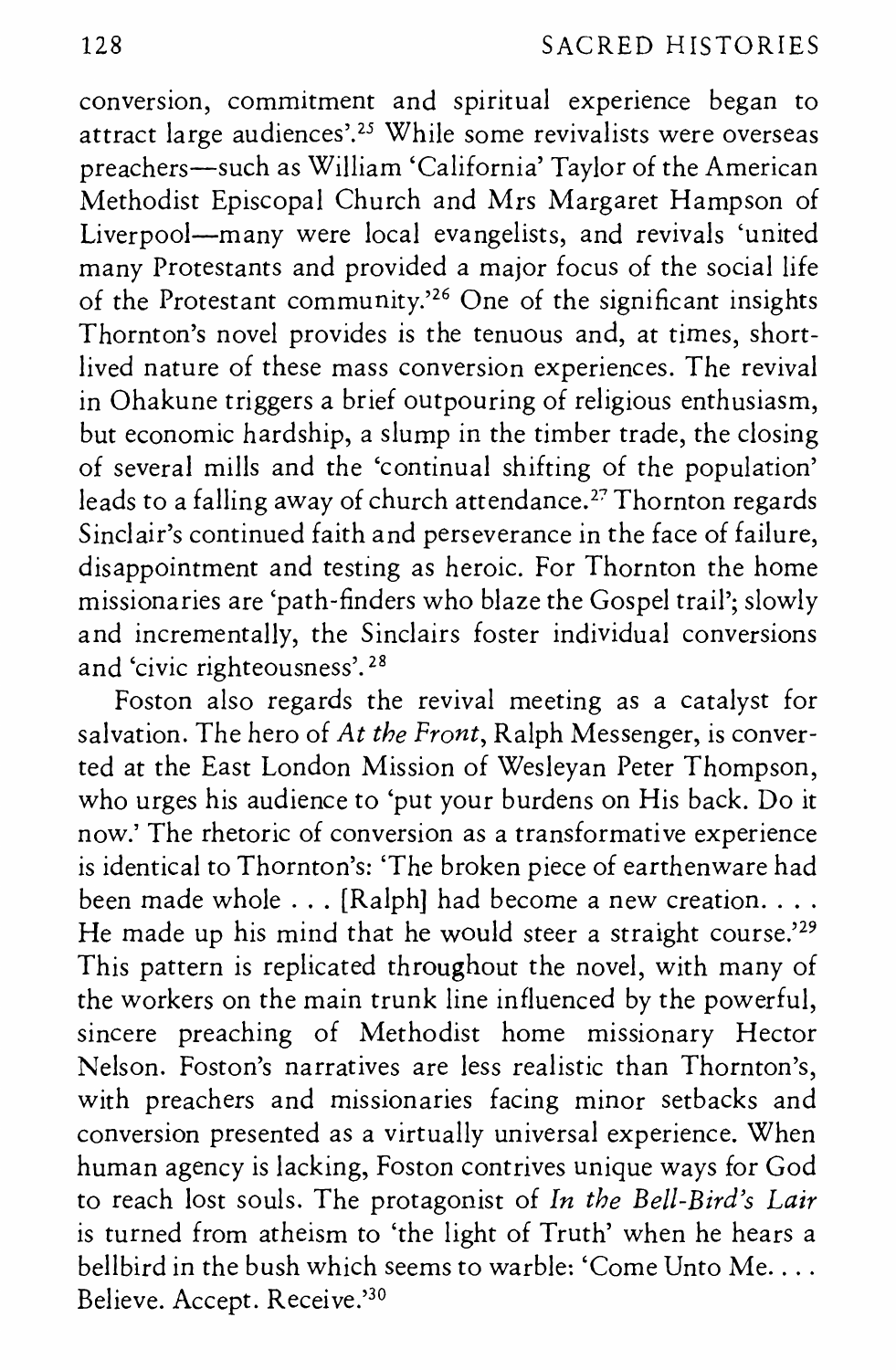#### *Kirstine Moffat* 129

In both Thornton's and Foston's fiction the focus is almost exclusively on the work of home missionaries and preachers amongst Pakeha settler communities. Maori are barely mentioned, although Thornton does engage with issues of race and faith through the character of Barnabas, a South Sea Islander who was converted to Christianity on a Queensland sugar plantation. Barnabas speaks a pathetically humorous pidgin ('me play God he save soul belongum you') and Thornton repeatedly emphasizes his 'quaint' phraseology, 'ugliness' and 'childlike faith'.<sup>31</sup> Despite these patronizing descriptions, however, Barnabas is used to articulate a radical message of racial equality. Sinclair insists that Barnabas is equal in 'holiness' to 'J. Husdon Taylor of the China Inland Mission', and Neville experiences a 'new feeling of brotherhood' towards Barnabas when he is converted: 'All distinctions of race, caste and education were obliterated by the great fact . . . of our oneness in Christ Jesus'. <sup>32</sup>

### 'I **ain't had a drink today': Social Reform**

Personal salvation is the foundation of Thornton and Foston's faith and the core message of their fiction, but this emphasis on the transformation of the individual is inseparable from their desire for widespread social reform. This reflects David Bebbington's assertion that the four 'special marks of Evangelical religion' are biblicism, conversionism, crucicentricism and activism.<sup>33</sup> Davidson and Lineham write of the churches' 'ambition to make the colony a righteous community', and Thornton and Foston's novels enact in fictional form A. S. Adams's belief that 'applied Christianity is the social dynamic which alone can be used to break in pieces the powers of darkness and evil, and to enthrone righteousness and truth'. 34 For some, this enthusiasm for the role of the 'moral policeman' had a political dimension, although others, such as Adams and W. C. Oliver, were anti 'political partisanship', maintaining that 'the regeneration of man's moral being must precede the regeneration of society'.<sup>35</sup> Both Thornton and Foston advocate direct political intervention and legislative reform, arguing that the work of missionaries and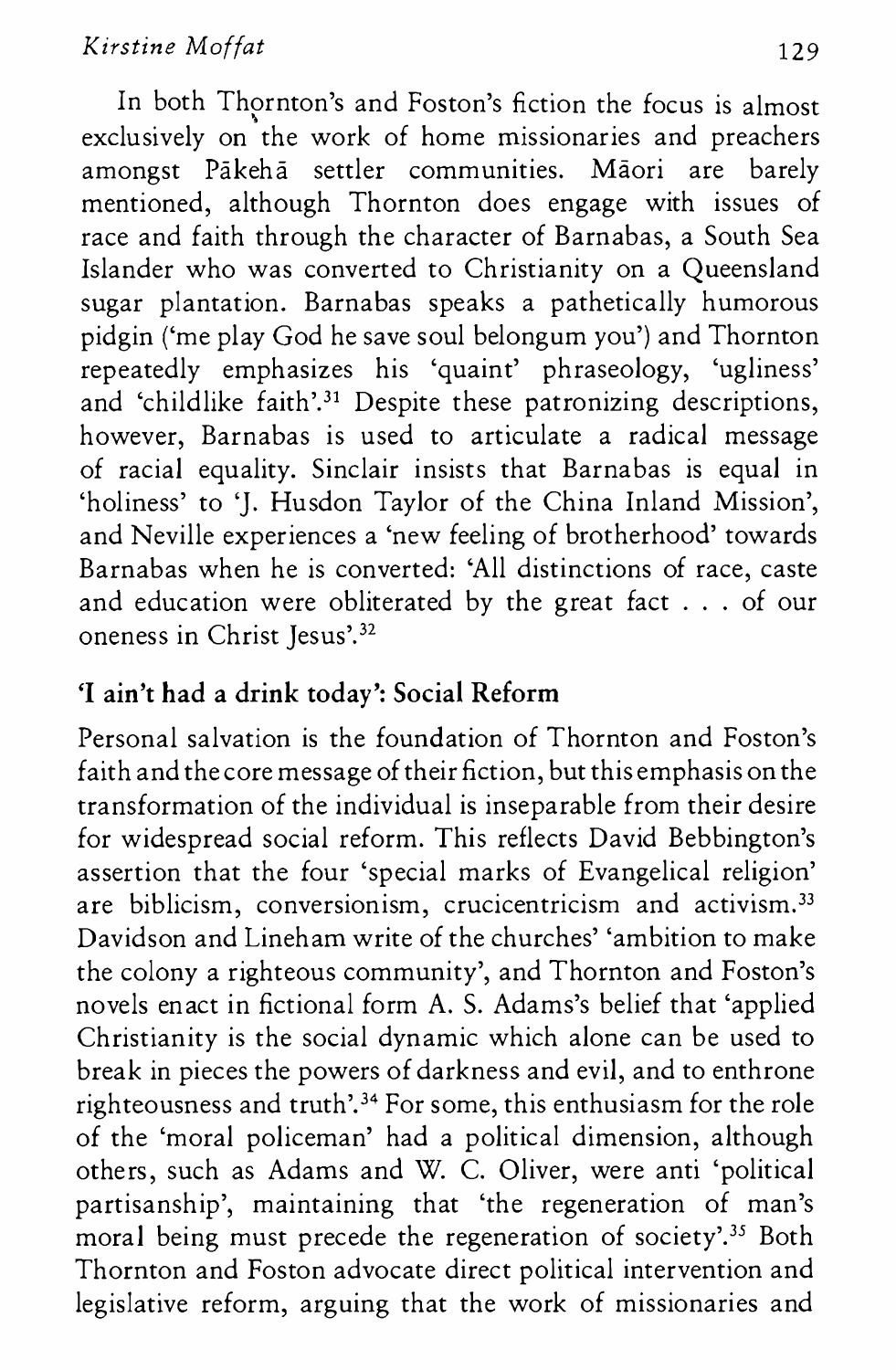preachers needs to be supported and reinforced by government policy. Their fiction reflects core aspects of early twentiethcentury evangelicalism: a preoccupation with raising the moral tone of society, especially through prohibition; an avoidance of wider social issues, such as labour conditions; and a suspicion of socialism.

Writing for the *Christian Outlook* in 1895, G. B. Inglis claimed that there 'is not a vice, or disease, or calamity of any kind that has not its frequent rise in the public house; it degrades, ruins, brutalises a large proportion of our people. The drink traffic deteriorates the race, binds the will, clouds the intellect, enslaves humanity.'36 Thornton and Foston share this view of alcohol as the central New Zealand social problem. They regard alcoholism as a largely gendered issue. Men are depicted as the addicts and women as the victims of the violence and economic hardship triggered by alcohol. In contrast, Thornton and Foston view masculine abuse of alcohol as endemic amongst *both* the working and the middle classes. Foston and Thornton depict largely working-class communities in which hard-working men turn to alcohol for solace and escape, but some of their severest critiques are reserved for professional men who drink, such as the doctor in *At the Front* whose inebriation almost results in the death of a patient. Sinclair works untiringly in *The Wowser* to save the citizens of Ohakune from the evils of drink and gambling, declaring that 'at heart many of these men are basically splendid fellows .... Drink has been the chief reason for their fall'. 37 After Bill the Bullocky is saved he stands up in church and declares: "I ain't had a drink today.... You blokes are silly mugs if you keep on keepin' away from the only One as can make an' keep you straight. Why won't you blokes trust Christ?"'.<sup>38</sup>

*The Wowser* is one of the few prohibition novels to comment on the alcohol ban in the King Country. Thornton declares that the Maori King initiated this ban, forcing the government to 'promise that no alcoholic drink should ever be sold in the King Country' before he would allow the main trunk railway to pass through the region.<sup>39</sup> Perhaps because of its working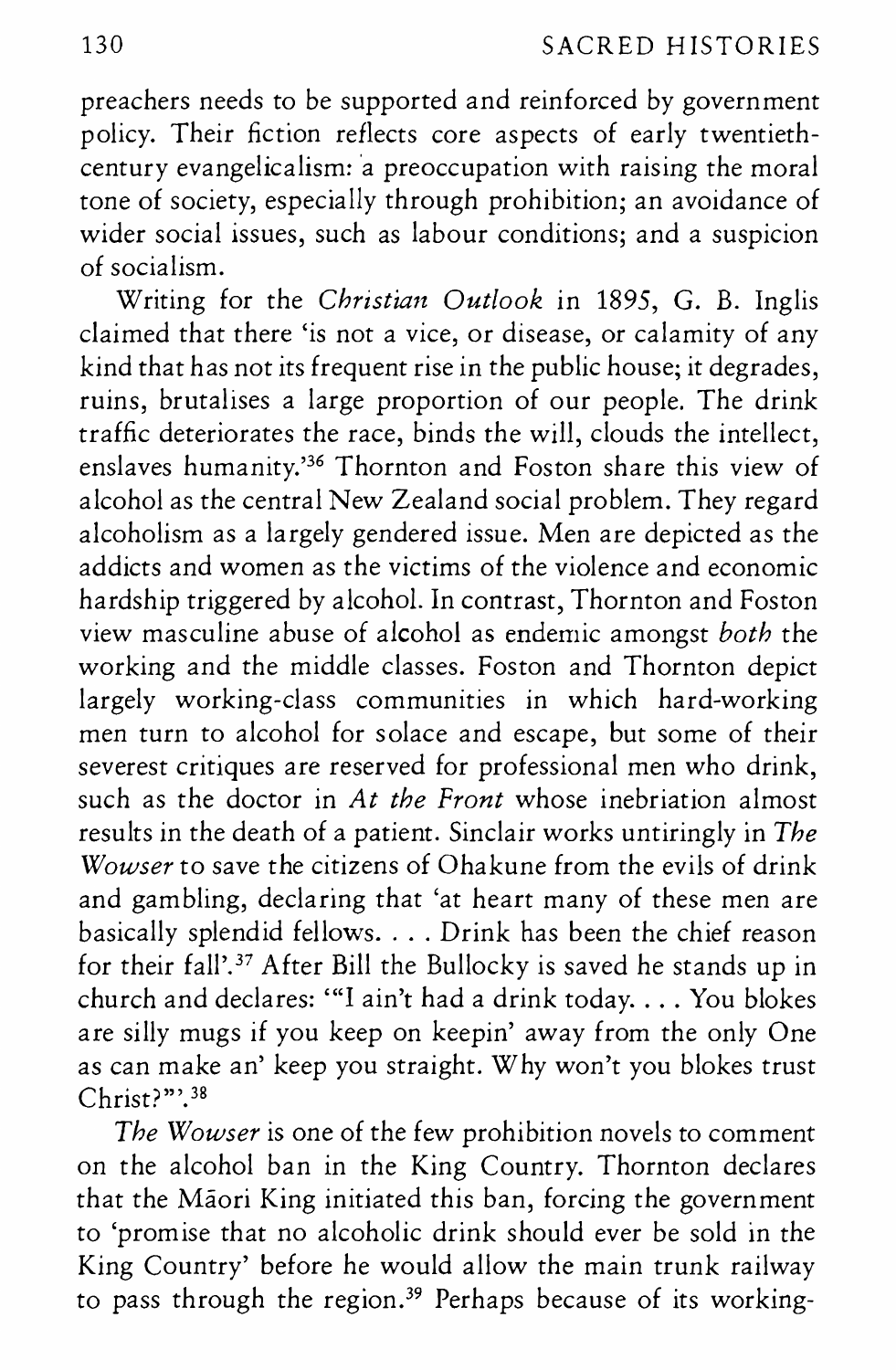class setting, *The Wowser* has a realistic view of the limitations of prohibition. Thornton is open about the bushmen's love of liquor and the prevalence of 'sly-grog' stills selling 'Lightning Rod' to satisfy this demand.<sup>40</sup> He is scathing, however, of the government's betrayal of Maori by reversing its no-license legislation and argues that, despite its qualified success, prohibition encourages restraint and moral conduct.

Foston's fiction also has a strong prohibition message, reflecting his work as a temperance speaker. He is more unrealistic than Thornton; the work of the temperance preachers in the railway camps in *At the Front* is crowned with unbelievable success. Inspired by Ralph's example, the workers vote for 'No Licence' and the prohibitionists sing 'the Doxology' in celebration of the 'licenced bar and liquor traffic [being] driven out of the Railway Construction Camps - lock, stock and barrel'.41 In the improbable, ahistoric ending of the novel the "'No-Licence" Party', of which Ralph is a member, 'score a magnificent [election] victory right through the Dominion'.<sup>42</sup>

Foston's theology is intertwined with his political ideology. While some early twentieth-century New Zealand authors and preachers grounded their socialist message in Christ's teachings, Foston was critical of the early labour movement and advocated a capitalist system that rewarded hard work. Thornton's political beliefs are not as apparent from his fiction, although a serialized story in *The Christian Herald,* 'Moria in the Meshes', attacked 'every outrage' of Bolshevik 'tyranny'.43

Foston's *In the Bell-Bird's Lair* clearly links socialism and atheism. Edward Strangemuir was a labour leader prior to his conversion and had stood for parliament on an anti-capital platform. Religion opens Edward's eyes to what Foston regards as the 'truth'. Edward realizes that inequality is inevitable while some work hard and some are lazy: 'Until men are equal in every sense of the word-physically, morally, and intellectually-it is idle to talk of social equality'.44 *At the Front* develops more fully Foston's conviction that self-help is the key to success and that labour policies are detrimental to this ideal. Here his fiction connects with what Jock Phillips terms the late nineteenth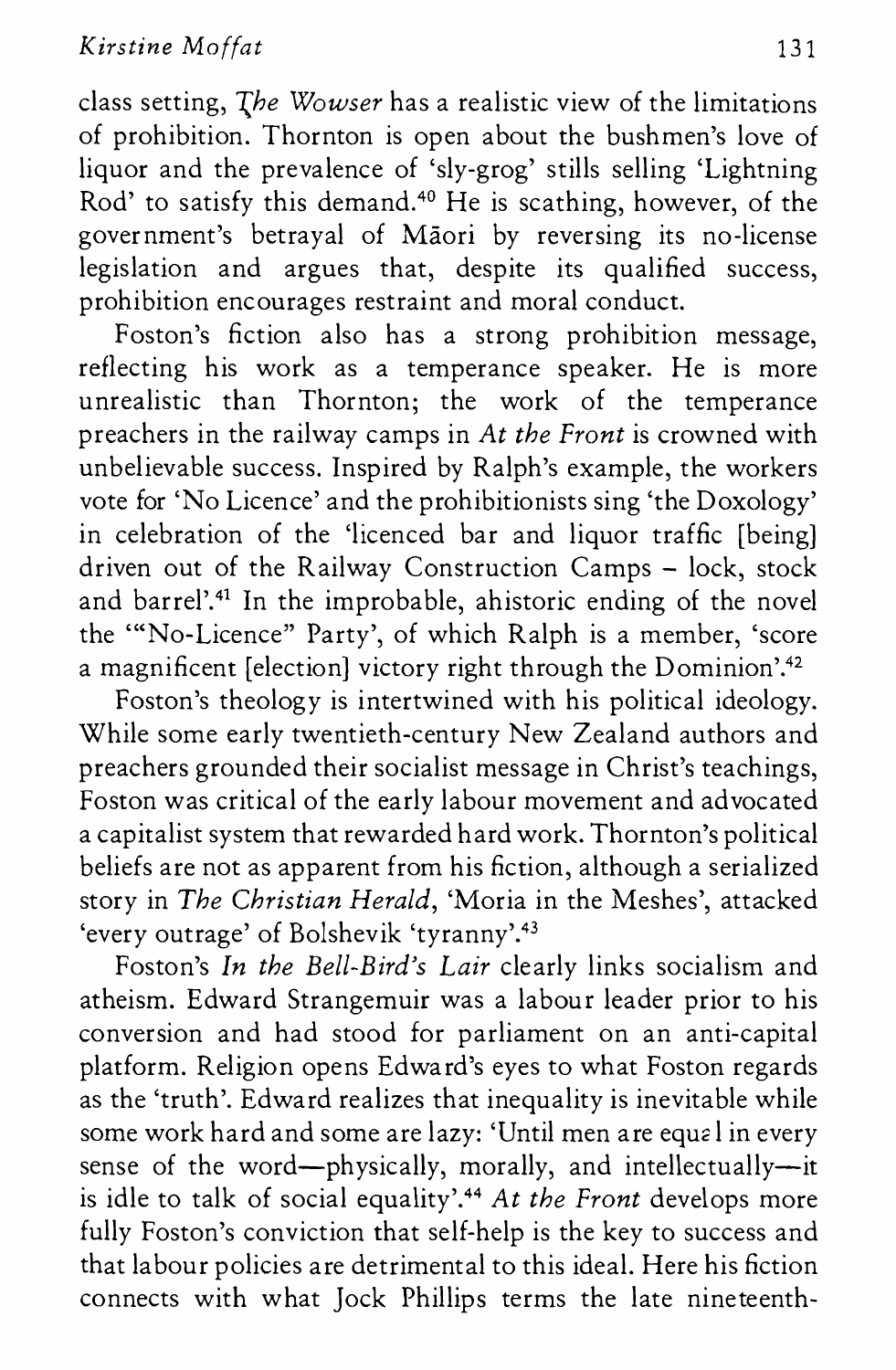century rise of 'self-made men' who believed in the 'bourgeois ethic of hard work, savings and disciplined self-help'.<sup>45</sup> Christian conversion is Foston's answer to New Zealand's Jabour problems. He declares that 'if Christian capitalists realised that they were stewards of the wealth they possessed, and wage-earners alJowed Christian principles to govern trade unions, there would be less friction between capital and labour'.<sup>46</sup> This reflects wider social patterns in which '"Manly self-reliance" was favoured over a political socialism towards feminizing dependency.'47

Thornton and Foston's fiction fits within a wider discourse of the relationship between settlement and wilderness, order and chaos. Phillips writes that colonizing elites, including clergymen, 'nearly always like to see their role in history as bringing civilisation to a wilderness. Their corresponding fear is that the wilderness may prove too powerful, and that men far from the constraints of ordered society might give way to their lower impulses.<sup>148</sup> The late nineteenth-century increase in 'social disorder' fed anxieties about 'society going bush'.49 Thornton and Foston's novels are in part representative of these anxieties, with the working-class sawmilling and railway construction communities in the novels rife with drinking, gambling, and swearing. Both authors remain positive, however, that the forces of Christianity will triumph and that the wilderness will steadily acquire all the 'best' characteristics of civilization: order, morality, education and equality. Indeed, Thornton's novel ends with the narrator's return to the wilderness after time in London. Neville and his wife Gladys 'yearn to breathe once again the pure mountain air, to gaze upon the great forest, to hear the music of the birds, and to live the grand, free life of the bush'.<sup>50</sup> These sentiments replicate the perception of the bush in early New Zealand literature as a 'free place', 'wide and bountiful, oppressed with no burdens, hampered with no restrictions, but fresh and fair from the hands of  $God<sup>51</sup>$ . Thornton and Foston differ from their literary forebears and contemporaries, however, in their co-opting of the frontier as symbolic of a utopia in which civilization and the wilderness are reconciled and men and women can live moral lives in bush communities.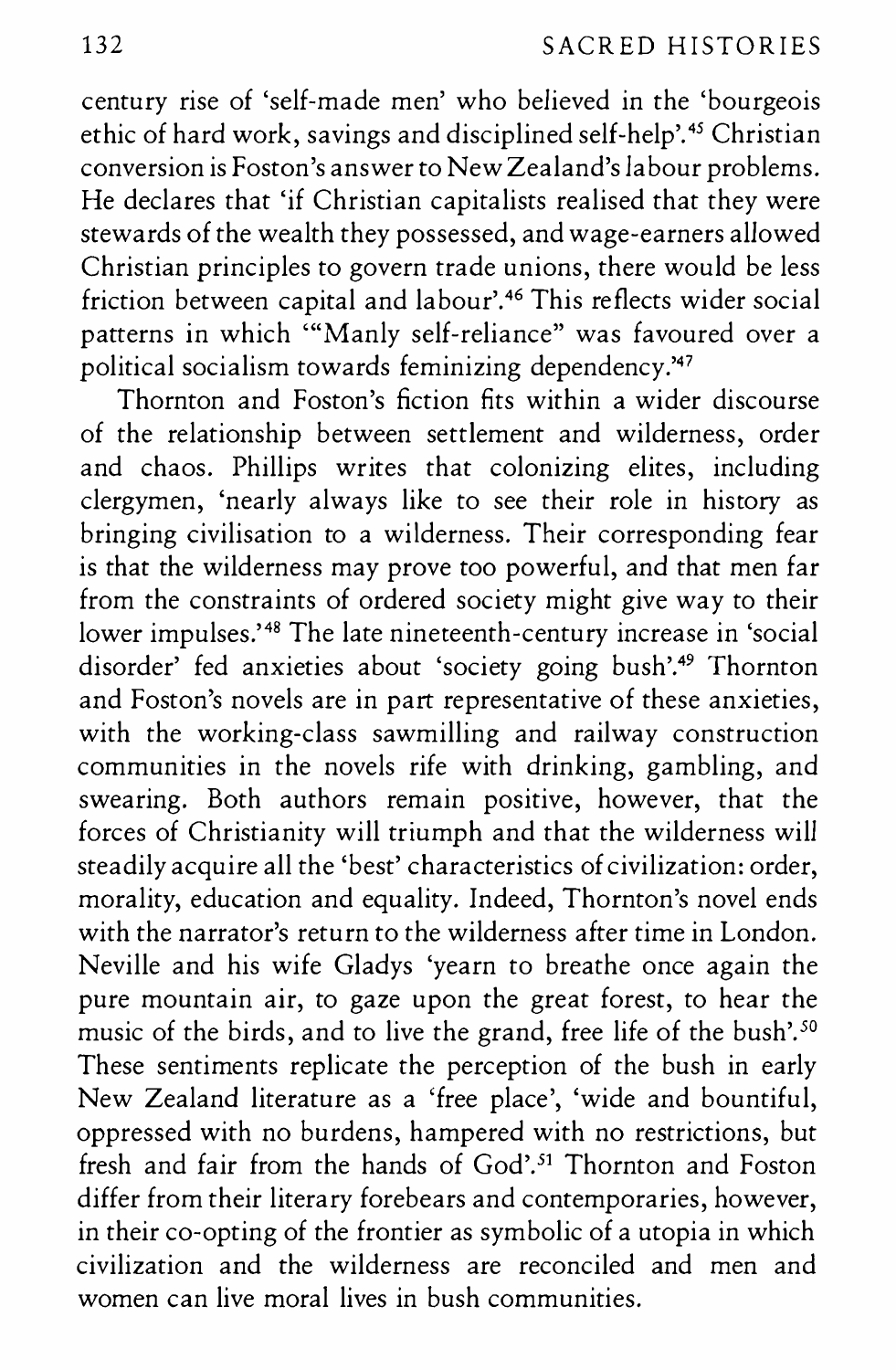## 'The manliness of Christ': Gender, Class and Faith \

As with their vision of a wilderness that is both tamed and free, Thornton and Foston disrupt some of the gender and class dichotomies established by other early New Zealand novelists and by historians. In particular, their novels complicate the binary of the hardy pioneer and the effete wowser that dominates so many discussions of New Zealand masculinity. Thornton and Foston insist that a man can be both physically active and godly; indeed they connect physical courage to moral courage. They denigrate effeminacy, regarding it as weakness and affectation, but advocate a masculinity that embraces the traditionally feminine qualities of nurturing, self-sacrifice and competent, orderly domesticity. This masculine ideal is not restricted to a particular class, and thus represents a synthesis between middle-class and working-class modes of masculinity.

Phillips contends that the 'character of the Pakeha male stereotype in New Zealand was forged by the interactions of two powerful traditions: the desire to keep alive the muscular virtues of the pioneer heritage, and the concern to contain the masculine spirit within respectable boundaries'.52 Kai Jensen argues that New Zealand literary culture has privileged the first tradition identified by Phillips, idealizing men who enjoy 'practical and manual work, sport (especially rugby), drinking and war' and whose physical presence is characterized by 'size, strength and (less certainly) [hetero]sexual vigour'.<sup>53</sup> The hard man of the land—tough, ingenious, courageous, foul-mouthed, beer-swilling, free-spending and working-class--is identified as epitomizing New Zealand heroic 'virtues'. In contrast, the middle-class urban dweller has traditionally received only guarded praise, with novelists and social commentators suspicious of a perceived intellectualism, frugality, hypocritical morality and over-dependence on female influence. Thornton and Foston reconcile these two strands in the masculine character, their fiction highlighting that an awareness of religion enriches 'our understanding of our past, and of the ways in which gender has operated in our culture'.<sup>54</sup>

Thornton and Foston's yoking together of two seemingly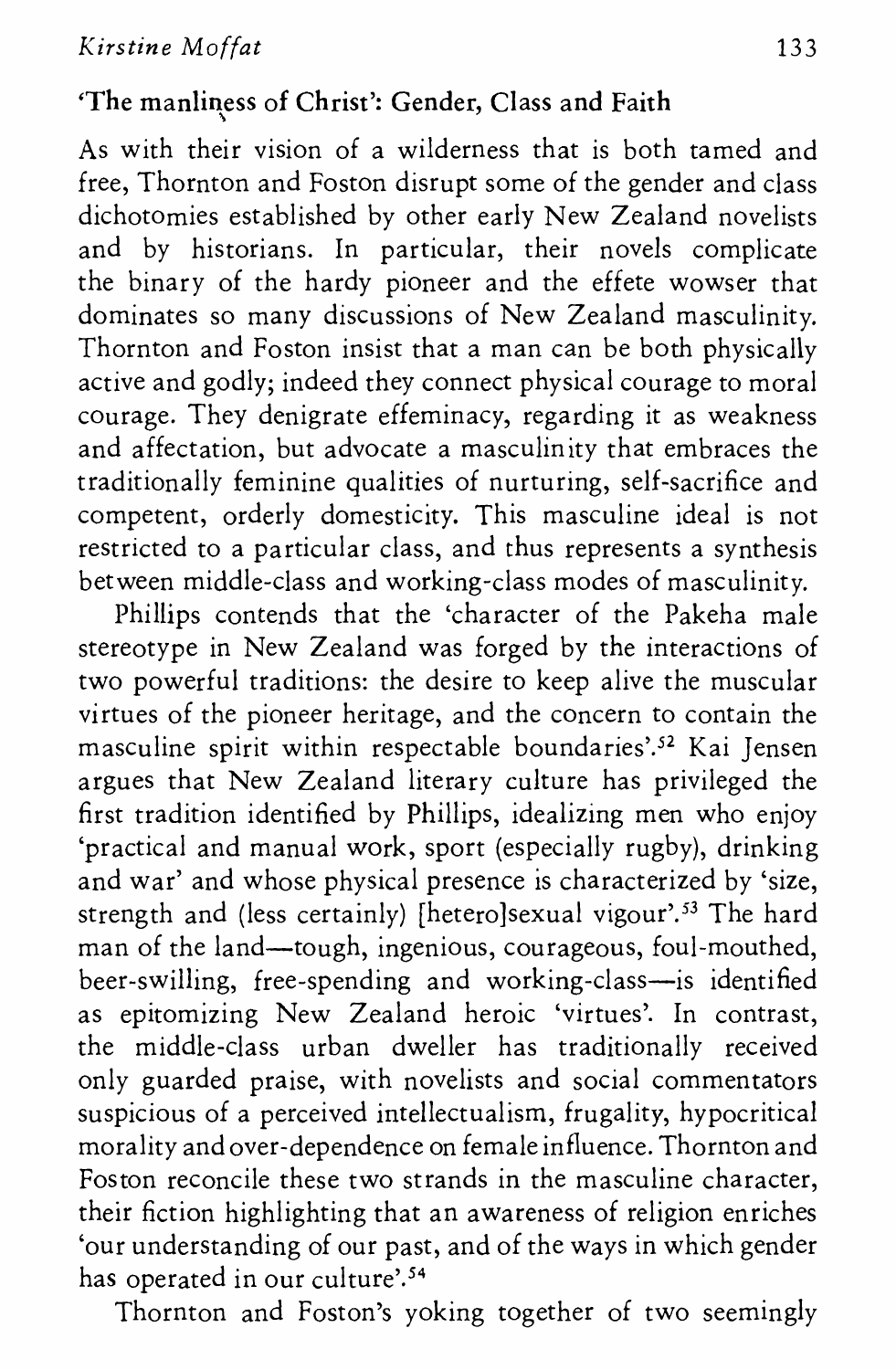opposite masculine ideals has its roots in the nineteenthcentury British tradition of manly Christianity. For proponents such as Charles Kingsley and Thomas Hughes, '"Manliness" was synonymous with strength, both physical and moral'.<sup>55</sup> Troughton writes of the prominence of this tradition in late nineteenth- and early twentieth-century New Zealand, in which books such as Hughes's *The Manliness of Christ* (1879) and Harry Emerson Fosdick's *The Manhood of the Master* (1913) were popular. 56 Both Thornton and Foston were men of faith and action. In *With the ANZACs at Cairo* Thornton writes of giving an Egyptian 'tout' a sound thrashing 'with a good sjambok', of hauling young soldiers out of brothels and back to the barracks by the ear, and of kicking a thief attempting to rob an inebriated soldier.<sup>57</sup> Foston similarly illustrates a fusion between Phillips's two masculine traditions. Arriving in Havelock he 'found to his great dismay three hotels were doing a flourishing trade' but resolved to use his love of sport 'to challenge every "Philistine" who got in his way'. *<sup>58</sup>*

The spread of Christianity in Thornton and Foston's fiction is attributable to the manly virtues of their preacher heroes, who embody the hallmarks of the 'true man' who 'lives out his faith in the world's camp, relating to real men, working as they do, speaking as they do, not affecting to rise above them or pretend he is not subject to like passions as they are'. 59 In *At the Front*  Foston describes the role of the minister as 'a grand heroism, the manliest and noblest of all pursuits and professions'. 60 Ralph believes in a 'militant' Christianity which actively 'fight[s] against such evils as intemperance, impurity, and the gambling spirit of our times'.<sup>61</sup> His faith attracts respect in the railway camps because it goes hand in hand with physical courage and a literal willingness to lay down his life to aid others, such as his daring rescue of a mother and child from a burning building and his refusal to turn back when a tunnel caves in, trapping fellow workers. Thornton's pastor hero is likewise a man of action as well as prayer. When Bill the Bullocky curses Christ, Sinclair boxes him for twelve rounds until Bill apologizes for his blasphemy and promises to be more respectful in the future.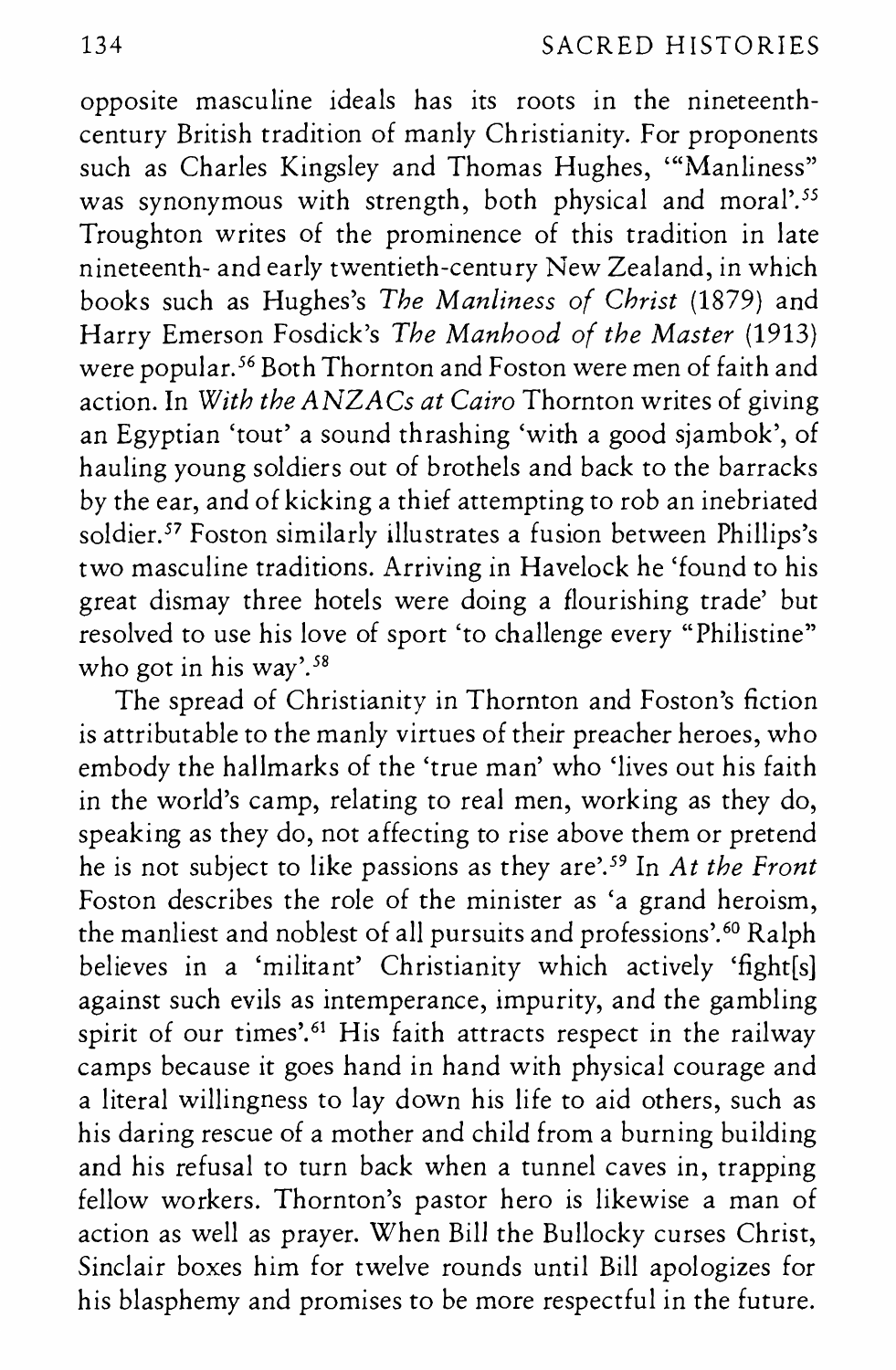The working men of Ohakune and the railway construction camps are not being asked to choose between manliness and Christianity, but to become better men by becoming morally as well as physically strong.

It is precisely this manliness that allows the preacher heroes to communicate with the working men they seek to serve. The nineteenth-century Baptist preacher Charles Spurgeon argued that 'Our working class will never be brought even to consider the truth of Christianity by teachers who are starched and fine' and employ 'namby-pamby sentimentalism'.62 This mirrors Kingsley's dismissal of what he regarded as the 'element of foppery' and 'fastidious, maundering, die-away effeminacy' present in high Anglicanism and Anglo-Catholicism.63 The physical toughness and manliness of Thornton's Sinclair stands in sharp contrast to the high Anglican Reverend St John, who is labelled as effeminate because of his love of church vestments, his affected voice and his revulsion for crude frontier life: 'He's not a man, he's not a woman, he's just a thing that wears trousers.'64 This is problematic and reductive, but Thornton and Foston's perception of masculinity does work against essentializing categorizations of 'male' and 'female'. While they abhor affectation and cowardice-which they regard as effeminate—they are vehement that real men must balance their hardiness with a feminine gentleness. Thornton is emphatic that his manly, preacher hero also has a tender, womanly side that is entirely compatible with his active Christianity. When Neville first visits Sinclair's home he encounters the preacher 'busily ... scrubbing the floor' clad in gumboots, trousers and a sack.<sup>65</sup> He is also a skilled nurse, described by Neville's fiancée Gladys as being 'tender as a woman' when helping those in need.<sup>66</sup> Ralph Messenger, in Foston's *At the Front,* is likewise praised for his self-sacrificing nursing of a smallpox victim: 'He looked after me as kindly and tenderly as a woman.'67 Tellingly, the grateful patient links this capacity for feminine sympathy directly to Messenger's masculinity: 'he stood by me like a man'.<sup>68</sup> This fictional evidence fits with research on Taradale and Caversham, which reveals that during this period there was a shift towards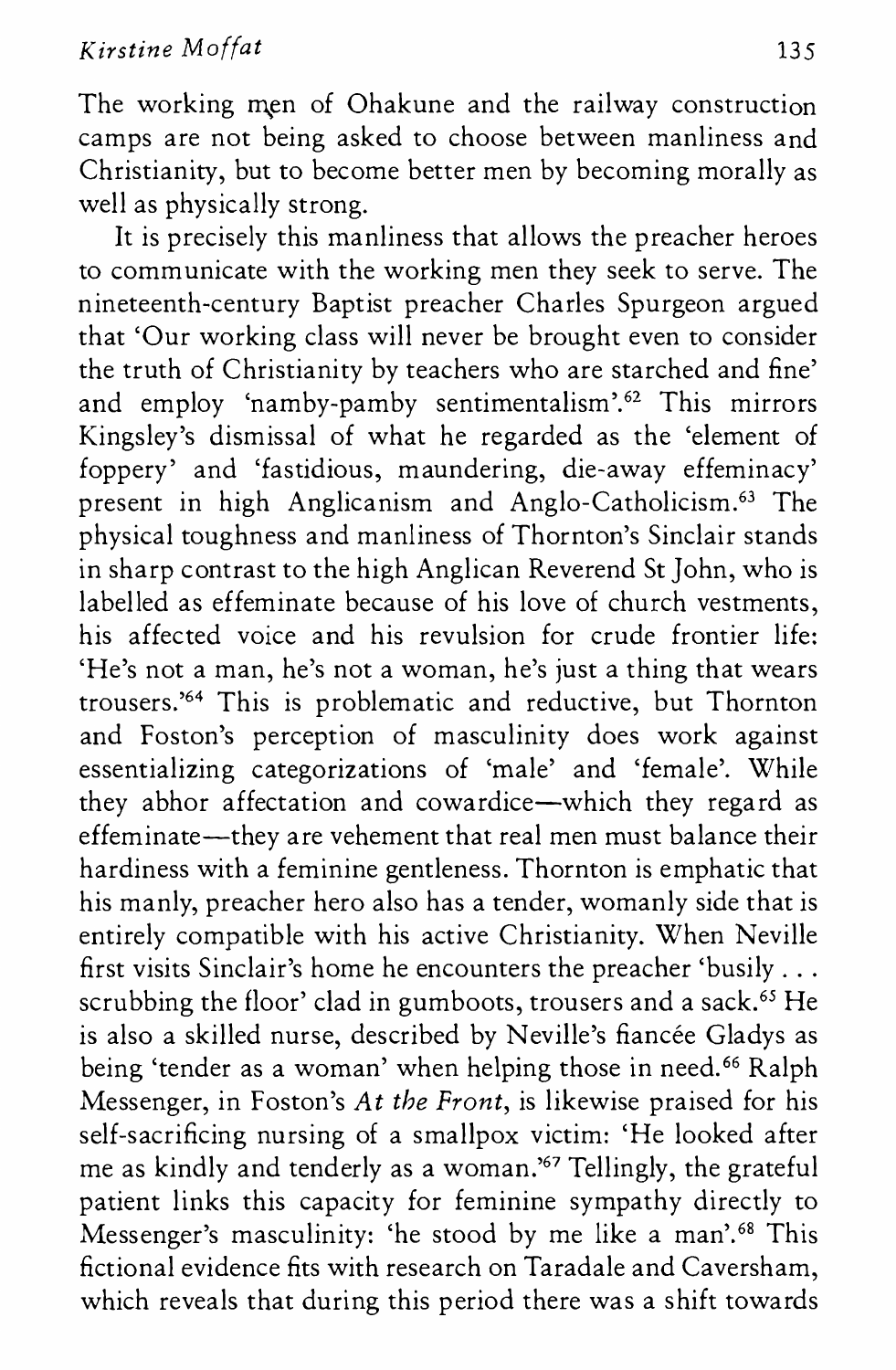masculine domesticity, the 'family man' gaining increasing kudos. <sup>69</sup>

*At the Front* and *The Wowser* are of particular note because of their evocation of the lived realities of tough, masculine, rural, working-class communities, a relative rarity in early New Zealand fiction, which tends to focus on the exploits of middleclass protagonists in cities or prosperous sheep stations. Thornton draws a picture of a rough, frontier community in which mud, danger, privation and loneliness are everyday realities. He writes that the bushmen, railway workers and sawmillers amongst whom Sinclair labours are predominantly 'drinking, gambling, hard-swearing men', yet both Thornton and his pastor hero find much to admire in the physical strength and courage of these 'men of magnificent physique ... ready to fight if occasion arose, fit to work, able to endure fatigue that would incapacitate weaklings'.70 The work of evangelism is difficult, with most of the predominantly masculine community sceptical of and mocking towards religion until Sinclair gains respect through his integrity, generosity and physical prowess. Thornton challenges the trope of working-class men as irrevocably irreligious; the sawmillers, bullock drivers and labourers who people his novel change their moral outlook after conversion without losing their core of masculine strength. Significantly it is the active, courageous Sinclair preaching a message of 'the manliness of Christ' who connects with them.<sup>71</sup>

In Foston's *At the Front* a key focus is likewise a tough, masculine, working-class community in which the prevailing mood towards religion is dismissal and antagonism until the words and example of manly Christians earn approval. *At the Front* includes a meticulous and detailed account of the backbreaking, dangerous work involved in railway construction: 'Surveying, clearing the bush, draining the swamps, filling in huge gullies, making big cuttings, building bridges, boring tunnels'.72 Most of the men survive this brutal world through an egalitarian camaraderie in which an appetite for drinking, gambling, and fist-fights, a proliferation of profane language, and a willingness to help a mate in need are the criteria for acceptance.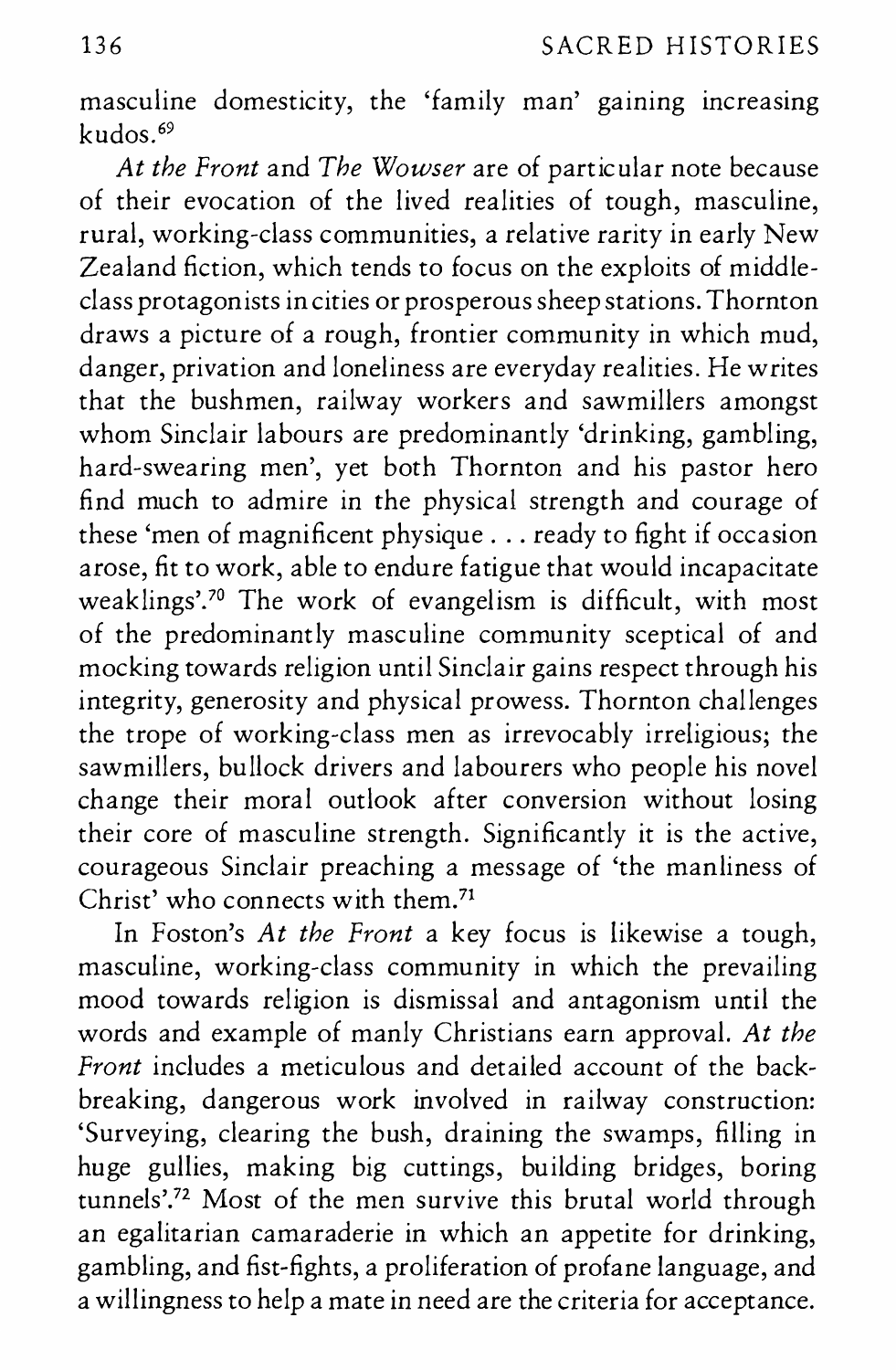Significantly, it is Harry Champness-a lay preacher and selfconfessed 'plain Lancashire man'—who has the most success in getting the railway workers to listen to his message of Christ as saviour.73 Ralph is likewise respected and followed because he is a 'manly man' who the men regard as 'one of ourselves'.74

Thornton and Foston are less innovative in their depiction of women, perpetuating ideals of saintly, refined house angels. In the late nineteenth century women were typically regarded 'as more delicate creatures than men, of altogether finer sensibility, and able to appeal to men's highest ideals.'75 Mrs Sinclair, Neville's beloved Gladys, Ralph's dainty Edna, and Hector Nelson's selfless Edith are all women in this mould. In one respect, however, some of these women depart from the norm. Breward writes of the wide-held belief that the exercise of feminine virtues 'in the public realm, where male aggression, brutality, and immorality reigned, restrained only by strong laws and powerful community sanctions, was seen as a body blow at the health of society'.76 Mrs Sinclair and Edith Barlow successfully operate in the public realm without any loss of their femininity. Both run large Sunday schools and are gifted preachers whose words exert a powerful influence on the working men who form their audience.

## **Conclusion**

Thornton's four books were 'widely read in evangelical circles' in the early decades of the twentieth century, and Foston's narratives had a similar local appeal, but their fiction was never republished and today sits unread on library shelves.77 Why am I drawn back, again and again, to dusty archives and rarely opened volumes whose pages are brittle and yellow with age? The collective, yet disparate, identity of a nation and its people is formed through its memories, echoes from its past: influences, impressions, words. Creative fiction is one way in which these echoes are captured and distilled. It is easy today to scoff at Foston's censorious tone, at Thornton's moral crusading. In the contemporary life of the nation, however-although frequently detached from matters of faith and predominantly secular in